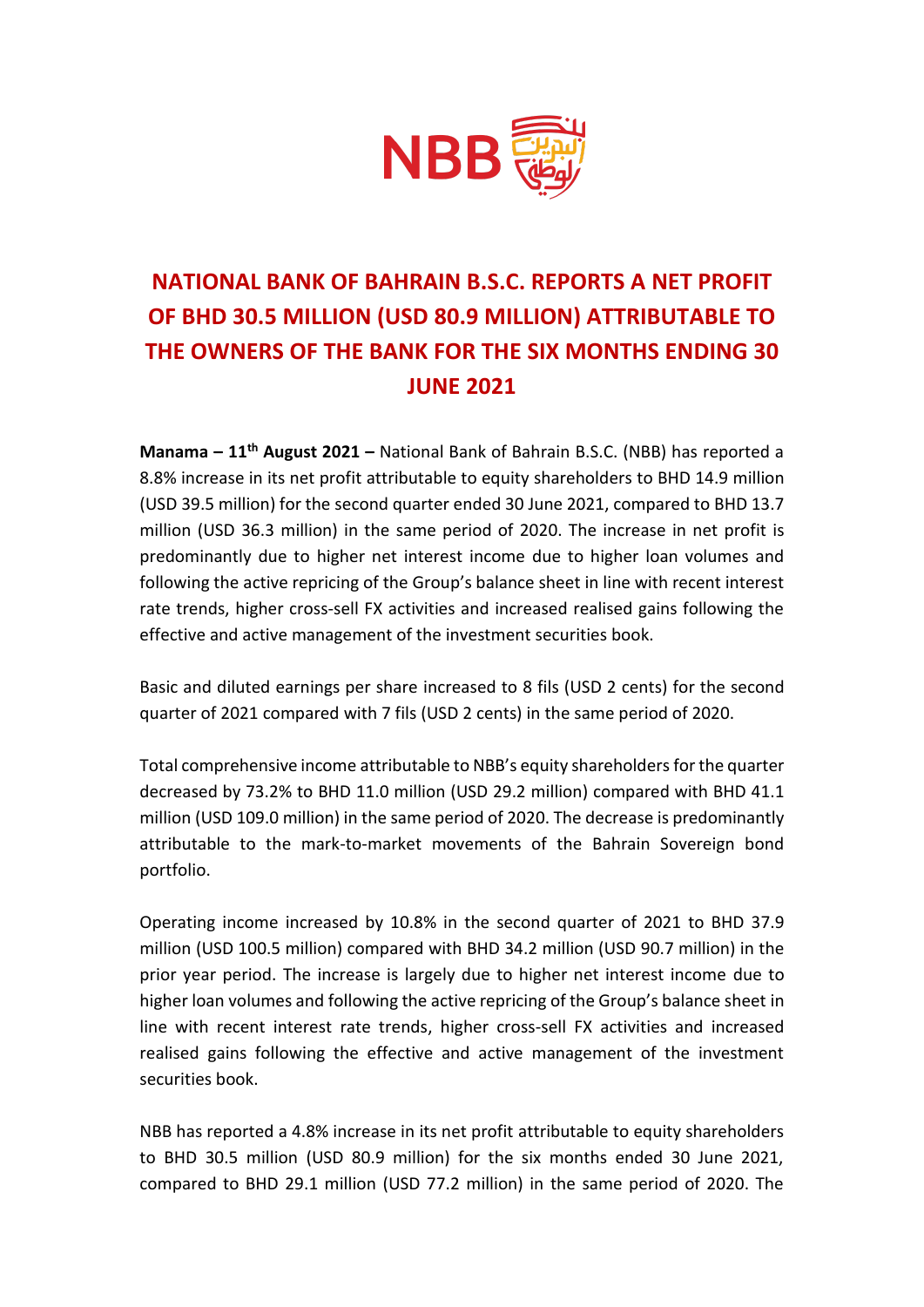increase was attributable to the increased cross-selling activities and effective management of the investment securities book.

Basic and diluted earnings per share at 16 fils (USD 4 cents) during the period remained at the same level of the same period of 2020.

Total comprehensive income attributable to NBB's equity shareholders for the period increased to BHD 27.1 million (USD 71.9 million) compared with BHD 1.8 million (USD 4.8 million) in the same period of 2020. The increase is predominantly attributable to the mark-to-market movements of the Bahrain Sovereign bond portfolio.

Operating income for the period increased by 3.1% to BHD 76.8 million (USD 203.7 million) compared with BHD 74.5 million (USD 197.6 million) in the prior year period, due to the Group's increased cross-selling and investment portfolio management activities.

The Group's total equity attributable to owners decreased by 1.6% to BHD 511.2 million (USD 1,356.0 million) compared with BHD 519.7 million (USD 1,378.5 million) recorded as of 31 December 2020. The decrease followed the distribution of the 2020 cash dividends, slightly offset by the profits recorded during the first half of 2021.

The Group's total assets increased by 6.7% to BHD 4,655.5 million (USD 12,348.8 million) compared to BHD 4,361.4 million (USD 11,568.7 million) recorded on 31 December 2020. The increase was attributable to higher placements and a continued strong demand for NBB loan products.

Commenting on the financial results, Mr. Farouk Yousuf Khalil Al Moayyed, Chairman of NBB said, "We are very pleased with our overall financial results for the second quarter of the year, which demonstrate positive growth despite the effects of the pandemic on the global economic environment. Our net profits have shown an increase from the same period in 2020, as the Group's balance sheet remains strong. The acquisition of majority stake in Bahrain Islamic Bank (BisB) in 2020, continues to be a strategic move resulting in synergies and a stronger positioning for both banks through enhanced revenue and shared costs relating to new technology enhancements. The integration has served to highlight a strong liquid balance sheet to protect both banks, while further enabling BisB to capitalise on NBB's resources and gain wider market access and enhanced product delivery, as demonstrated by the recent tier 1 debt issuance. As such, we have recently been recognised for our collaborative efforts and are proud to be awarded the 'Collaboration in Resilience' Award by the Business Continuity Institute (BCI) Middle East Awards. We have also witnessed a strong year in terms of deals and partnerships, namely our ongoing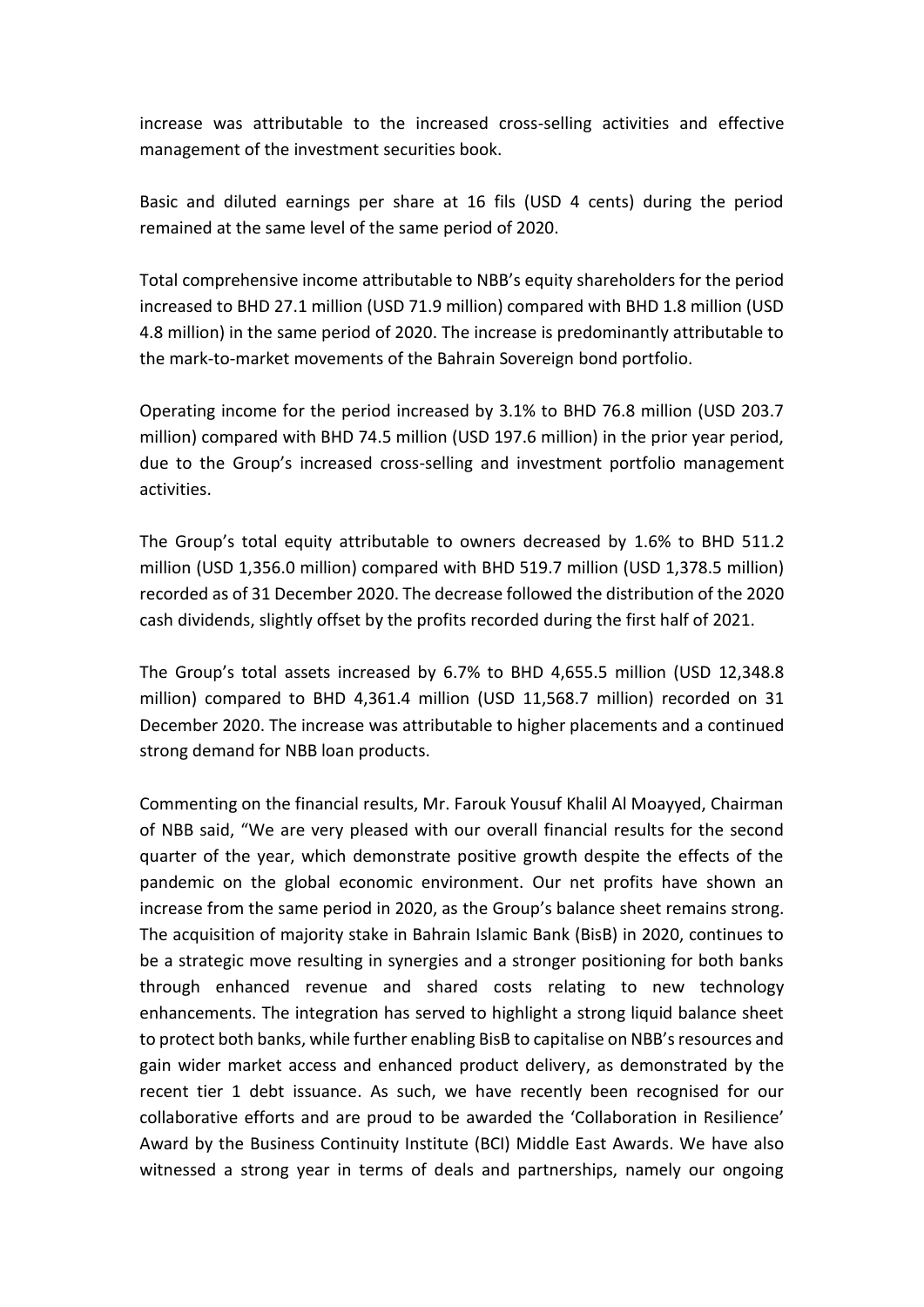collaboration with the Ministry of Housing and Eskan Bank to promote accessible housing solutions to the kingdom's population, alongside taking part in a number of other partnerships and initiatives throughout the quarter, such as the corporate sponsorship project of the Bahrain Institute of Banking and Finance's (BIBF) new iconic building at Bahrain Bay. The NBB Group has had a number of firsts during the quarter, as it deployed the first virtual Cyber Fusion Centre (vCFC) in the region to fortify the Group's cyber security, and implemented a successful a collaboration with Standard Chartered Bank to execute the first conventional Interbank Repurchase Transaction denominated in Bahraini Dinars. This quarter also saw NBB bolster its sustainability agenda, as the Group continues on its journey towards adopting a more sustainable approach in accordance with international ESG standards and best practices. NBB extended its sustainability responsibilities across Board committee level, and the NBB Group marked Earth Day with the launch of a 'Think Future' sustainability campaign. We are proud to say that our efforts have been rewarded, as we received the prestigious 'Middle East's Best Bank for Corporate Responsibility' honour by the Euromoney Awards for Excellence 2021. Overall, I am pleased that the NBB Group is performing well this quarter thus far, and we will continue to move forward with our growth plans to reach new levels of banking excellence."

Jean-Christophe Durand, Chief Executive Officer of NBB, added, "NBB's financial performance during the second quarter of the year has been strong, with operating profit for the second quarter ended 30 June 2021 being 12.4% higher than the same period in 2020, and loan and deposit volumes increasing by 4% and 5% respectively compared to the yearend level. This growth was recorded by the Group despite the unstable market conditions witnessed not only across the Kingdom, but also the world, and which have impacted all banks and companies directly or indirectly. Our strong positioning in the market enabled us to expand our product and services portfolio by strengthening our partnerships, both locally and regionally, as we continue to form solid relationships to enhance our performance. The second quarter saw NBB maintain its collaboration with the Ministry of Housing and Eskan Bank, extending its mortgage loan repayment period from 25 years to 30 years for customers benefiting from Mazaya and Joint Housing financing schemes. The Bank has additionally introduced exclusive offers on the 'Danaat Al Baraka' project, also applicable to Mazaya scheme beneficiaries as part of NBB's goal to provide housing solutions across the Kingdom, in line with our promise to remain closer to our customers. Furthermore, we remain committed to supporting our individual and business customers during these times, and as such, introduced 'Tamweel Al Watani', an exclusive scheme designed to benefit Small and Medium Enterprises by providing the necessary support in current market conditions. Additionally, NBB has collaborated with the Central Bank of Bahrain Digital Lab (Finhub 973) to launch the 'Bahrain SuperNova Fintech Challenge 2021', an initiative that aims to transform banking systems and enable the development of innovative solutions in Bahrain. As